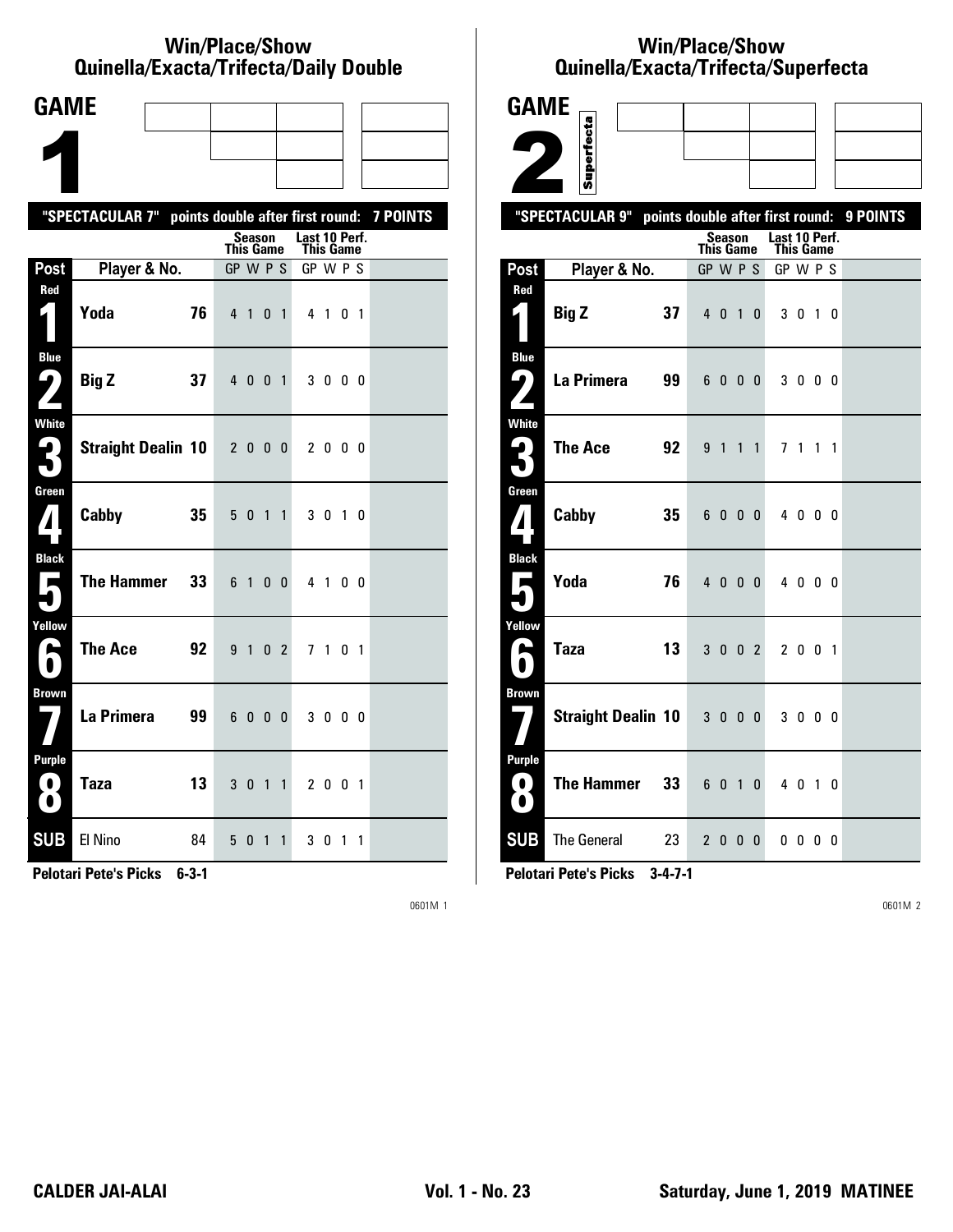## **Win/Place/Show Qui nel la/Exacta/Tri fecta/Pick 5**

| <b>GAME</b>                          |                                                           |    |                              |                |                |                |                              |         |                |           |  |
|--------------------------------------|-----------------------------------------------------------|----|------------------------------|----------------|----------------|----------------|------------------------------|---------|----------------|-----------|--|
|                                      |                                                           |    |                              |                |                |                |                              |         |                |           |  |
|                                      |                                                           |    |                              |                |                |                |                              |         |                |           |  |
|                                      |                                                           |    |                              |                |                |                |                              |         |                |           |  |
|                                      | "SPECTACULAR 7" points double after first round: 7 POINTS |    |                              | <b>Season</b>  |                |                | Last 10 Perf.                |         |                |           |  |
| Post                                 | Player & No.                                              |    | <b>This Game</b><br>GP W P S |                |                |                | <b>This Game</b><br>GP W P S |         |                |           |  |
| Red                                  |                                                           |    |                              |                |                |                |                              |         |                |           |  |
| $\mathbf{r}$                         | <b>Big Z</b>                                              | 37 | $4\quad0$                    |                | $\overline{1}$ | $\mathbf{0}$   |                              | 3 0 1 0 |                |           |  |
| <b>Blue</b><br>91                    | <b>El Capitan</b>                                         | 17 | 6                            | $\overline{1}$ | 0              | $\overline{1}$ | 3 <sub>1</sub>               |         |                | 00        |  |
| <b>White</b><br>₽.<br>$\blacksquare$ | La Primera                                                | 99 | 6                            | 0              | $\mathbf{1}$   | $\mathbf 0$    |                              | 3000    |                |           |  |
| Green<br>$\boldsymbol{I}$            | <b>Taza</b>                                               | 13 | 6                            | $\overline{1}$ | 0              | $\overline{1}$ |                              | 4 1     | 0 <sub>1</sub> |           |  |
| <b>Black</b><br>Е                    | <b>The Hammer</b>                                         | 33 | 8 <sub>2</sub>               |                | $\overline{1}$ | $\mathbf{1}$   |                              | 51      |                | $1\quad0$ |  |
| Yellow<br>е                          | The Ace                                                   | 92 | 13                           | $\overline{1}$ |                | 2 <sub>0</sub> | 91                           |         | 0 O            |           |  |
| <b>Brown</b>                         | Yoda                                                      | 76 | $4\quad0$                    |                | 0 <sub>0</sub> |                |                              | 4 0 0 0 |                |           |  |
| Purple<br>$\bullet$<br>$\bullet$     | Cabby                                                     | 35 | 9                            | $\overline{1}$ | $\mathbf{1}$   | $\mathbf{1}$   |                              | 60      | 1 1            |           |  |
| <b>SUB</b>                           | Mr. White                                                 | 93 |                              | 80             | 3              | 3              |                              | 6022    |                |           |  |

**Pelotari Pete's Picks 8-6-2**

0601M 3

## **Win/Place/Show Qui nel la/Exacta/Tri fecta**



|                        | "SPECTACULAR 7"            | points double after first round: |                          |                          |                |                |               |                |                |                | <b>7 POINTS</b>  |              |                |                |
|------------------------|----------------------------|----------------------------------|--------------------------|--------------------------|----------------|----------------|---------------|----------------|----------------|----------------|------------------|--------------|----------------|----------------|
|                        |                            |                                  | This Game                | Season                   |                |                | Last 10 Perf. | This Game      |                |                | <b>All Games</b> | <b>Team</b>  |                |                |
| Post                   | Player & No.               |                                  | GP W P S                 |                          |                |                | GP W P S      |                |                |                | GP W P S         |              |                |                |
| Red                    | <b>El Capitan</b>          | 17                               | 6                        | 0                        | 1              | 1              | 3             | 0              | $\mathbf{0}$   | 1              |                  |              |                |                |
|                        | Yoda                       | 76                               | 4                        | 0                        | 0              | 0              | 4             | 0              | 0              | 0              | $\Omega$         | 0            | $\mathbf{0}$   | $\Omega$       |
| <b>Blue</b>            | <b>Barracuda</b>           | 26                               | 7                        | 0                        | $\overline{2}$ | $\overline{c}$ | 5             | 0              | 1              | 1              |                  |              |                |                |
| $\blacktriangleright$  | <b>El Nino</b>             | 84                               | 7                        | 0                        | 0              | $\overline{2}$ | 6             | 0              | 0              | 2              | 3                | 1            | 0              | $\overline{1}$ |
| White                  | <b>Gitty Up!</b>           | 82                               | 6                        | 1                        | 0              | 0              | 3             | 1              | 0              | 0              |                  |              |                |                |
|                        | <b>The Gladiator</b>       | 77                               | 3                        | 1                        | 0              | 0              | 1             | 1              | 0              | 0              | 1                | 0            | $\mathbf{0}$   | - 0            |
| Green                  | <b>Straight Dealin 10</b>  |                                  | 6                        | 0                        | 0              | 0              | 6             | 0              | 0              | $\Omega$       | 0                | $\mathbf{0}$ | $\mathbf{0}$   | $\overline{0}$ |
| $\mathbf{1}$           | <b>The Miz</b>             | 9                                | $\overline{\phantom{a}}$ | 0                        | 1              | 0              | 2             | 0              | 1              | 0              |                  |              |                |                |
| <b>Black</b>           | <b>Grave Digger</b>        | 31                               | 7                        | 1                        | 0              | $\overline{2}$ | 6             | 1              | 0              | 2              | $\overline{2}$   |              | $\mathbf{0}$   |                |
| Е                      | <b>Big Z</b>               | 37                               | 4                        | 0                        | 0              | 1              | 3             | 0              | 0              | 1              |                  | $\mathbf{0}$ |                | $\overline{1}$ |
| Yellow                 | The Ace                    | 92                               | 12                       | 1                        | $\overline{2}$ | 0              | 8             | 1              | $\mathfrak{p}$ | 0              |                  |              |                |                |
| L<br>$\blacksquare$    | <b>Post Time</b>           | 15                               | 10                       | 0                        | 0              | 1              | 7             | 0              | 0              | 0              | 5                | $\mathbf{0}$ | $\overline{2}$ | 0              |
| Brown                  | Cabby                      | 35                               | 9                        | 0                        | 1              | 4              | 6             | 0              | 1              | $\overline{c}$ |                  |              |                |                |
|                        | <b>The Natural</b>         | 16                               | 9                        | $\overline{\phantom{a}}$ | 1              | $\overline{2}$ | 6             | $\overline{2}$ | 1              | 1              | 4                | 1            | $\mathbf{0}$   | $\overline{2}$ |
| <b>Purple</b>          | La Primera                 | 99                               | 7                        | 0                        | 0              | 1              | 4             | 0              | 0              | 1              |                  |              |                |                |
| $\bullet$<br>$\bullet$ | <b>The Hammer</b>          | 33                               | 9                        | 0                        | 1              | 0              | 6             | 0              | 1              | 0              | 1                | $\mathbf{0}$ | $\mathbf{0}$   | - 0            |
| <b>SUBS</b>            | <b>The General</b><br>Momo | 23<br>30                         | 4<br>7                   | 1<br>$\overline{2}$      | 0<br>1         | 1<br>$\Omega$  | 2<br>3        | 1<br>1         | 0<br>1         | 0<br>0         |                  |              |                |                |
|                        |                            |                                  |                          |                          |                |                |               |                |                |                |                  |              |                |                |

**Pelotari Pete's Picks 3-5-4**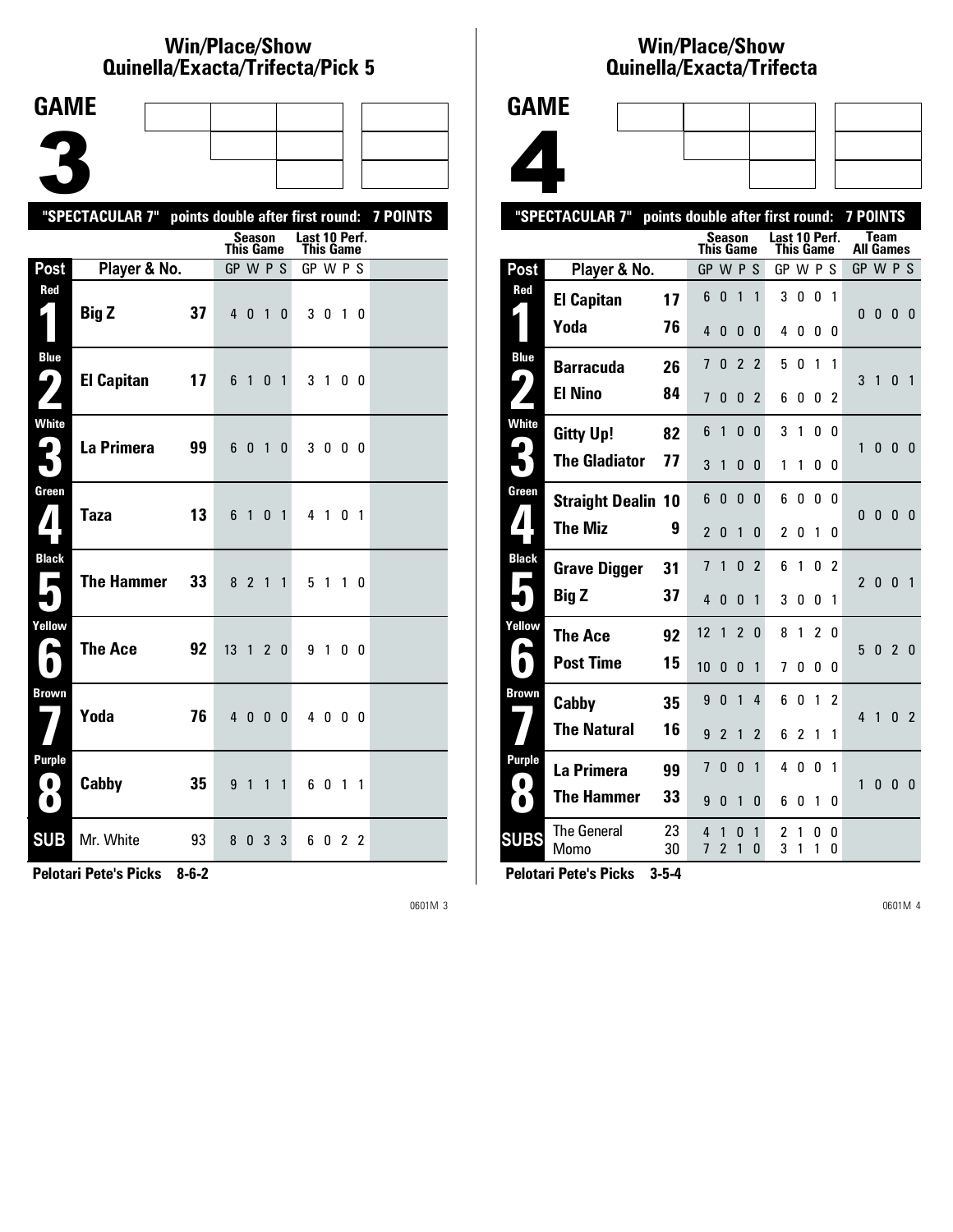# **Win/Place/Show Qui nel la/Exacta/Tri fecta**

| <b>GAME</b> |  |  |
|-------------|--|--|
|             |  |  |
|             |  |  |
|             |  |  |
|             |  |  |
|             |  |  |
|             |  |  |

|                     | "SPECTACULAR 7"           |          | points double after first round: |                |                |                |                            | <b>7 POINTS</b> |        |                |           |              |              |                |
|---------------------|---------------------------|----------|----------------------------------|----------------|----------------|----------------|----------------------------|-----------------|--------|----------------|-----------|--------------|--------------|----------------|
|                     |                           |          | <b>This Game</b>                 | Season         |                |                | Last 10 Perf.<br>This Game |                 |        |                | All Games | Team         |              |                |
| Post                | Player & No.              |          | GP W P S                         |                |                |                | GP W P S                   |                 |        |                | GP W P S  |              |              |                |
| Red                 | <b>Grave Digger</b>       | 31       | 6                                | 0              | $\overline{2}$ | 0              | 5                          | 0               | 1      | 0              | 0         | 0            | $\bf{0}$     | - 0            |
|                     | <b>The Warrior</b>        | 60       | 8                                | $\overline{2}$ | 0              | 2              | 7                          | 2               | 0      | 2              |           |              |              |                |
| <b>Blue</b>         | <b>The General</b>        | 23       | 10                               | $\overline{4}$ | 0              | 1              | 6                          | 3               | 0      | 1              | 3         | $\bf{0}$     | $\mathbf{0}$ | - 0            |
|                     | <b>Taza</b>               | 13       | 6                                | 0              | $\mathbf{0}$   | 0              | 3                          | 0               | 0      | 0              |           |              |              |                |
| <b>White</b>        | <b>Straight Dealin 10</b> |          | 8                                | 0              | 0              | $\overline{2}$ | 8                          | 0               | 0      | $\overline{2}$ | 0         | 0            | 0            | - 0            |
|                     | Momo                      | 30       | 9                                | 0              | $\overline{2}$ | 0              | 6                          | O               | 1      | 0              |           |              |              |                |
| Green               | <b>Gitty Up!</b>          | 82       | 11                               | 1              | 1              | $\overline{2}$ | 7                          | 1               | 1      | 0              | 3         | 1            | 0            | $\overline{1}$ |
| $\blacktriangle$    | <b>El Nino</b>            | 84       | 8                                | 3              | 1              | 1              | 6                          | 3               | 0      | 0              |           |              |              |                |
| <b>Black</b>        | Mr. White                 | 93       | 7                                | $\overline{2}$ | 1              | 1              | 5                          | $\mathfrak z$   | 1      | 1              | 0         | 0            | 0            | - 0            |
|                     | <b>The Gladiator</b>      | 77       | $\overline{2}$                   | 0              | $\mathbf{0}$   | 0              | 1                          | O               | 0      | 0              |           |              |              |                |
| Yellow              | <b>Toto</b>               | 38       | 7                                | 0              | $\Omega$       | 0              | 5                          | $\mathbf{0}$    | 0      | 0              | 5         | $\mathbf{1}$ | 0            | - 0            |
| $\blacksquare$      | <b>The Natural</b>        | 16       | 10                               | 3              | $\overline{2}$ | $\overline{2}$ | 5                          | 1               | 1      | 1              |           |              |              |                |
| <b>Brown</b>        | <b>El Capitan</b>         | 17       | 4                                | 1              | $\Omega$       | 1              | $\overline{c}$             | 0               | 0      | 1              | 0         | 0            | 0            | - 0            |
|                     | <b>The Miz</b>            | 9        | $\Omega$                         | 0              | 0              | 0              | 0                          | 0               | 0      | 0              |           |              |              |                |
| Purple<br>$\bullet$ | <b>Barracuda</b>          | 26       | 10                               | 1              | 0              | 0              | 7                          | 1               | 0      | 0              | 3         | 1            | 1            | $\mathbf{0}$   |
| $\bullet$           | <b>Wonder Boy</b>         | 12       | 10                               | 2              | 1              | 2              | 7                          | 2               | 1      | 1              |           |              |              |                |
| <b>SUBS</b>         | Cabby<br>The Hammer       | 35<br>33 | 8<br>8                           | 1<br>1         | 1<br>1         | 1<br>1         | 4<br>5                     | 0<br>0          | 1<br>1 | 0<br>1         |           |              |              |                |
|                     |                           |          |                                  |                |                |                |                            |                 |        |                |           |              |              |                |

**Pelotari Pete's Picks 1-7-3**

0601M 5

### **Win/Place/Show Qui nel la/Exacta/Tri fecta/Super fecta**



|                            | "SPECTACULAR 9"           | points double after first round: |                  |                |                |                |                            |                |                |              | 9 POINTS         |              |              |                |
|----------------------------|---------------------------|----------------------------------|------------------|----------------|----------------|----------------|----------------------------|----------------|----------------|--------------|------------------|--------------|--------------|----------------|
|                            |                           |                                  | <b>This Game</b> | Season         |                |                | Last 10 Perf.<br>This Game |                |                |              | <b>All Games</b> | Team         |              |                |
| Post                       | Player & No.              |                                  | GP W P S         |                |                |                | GP W P S                   |                |                |              | GP W P S         |              |              |                |
| Red                        | <b>Straight Dealin 10</b> |                                  | 7                | 1              | $\mathbf{0}$   | $\mathbf{1}$   | 7                          | 1              | 0              | $\mathbf{1}$ | 1                |              |              |                |
|                            | <b>El Nino</b>            | 84                               | 8                | 3              | 2              | 2              | 6                          | 2              | 2              | 1            |                  | 0            | 0            | - 0            |
| <b>Blue</b>                | <b>Toto</b>               | 38                               | 9                | $\mathbf{0}$   | $\mathbf{0}$   | $\mathbf{1}$   | 7                          | 0              | 0              | 1            | $\mathcal{P}$    | $\mathbf{0}$ | $\mathbf{0}$ |                |
| $\blacklozenge$            | Momo                      | 30                               | 8                | 3              | 1              | 1              | 5                          | 2              | 1              | 1            |                  |              |              | 1              |
| <b>White</b>               | <b>Barracuda</b>          | 26                               | 10               | 0              | 0              | 1              | 7                          | 0              | $\mathbf{0}$   | 0            | $\mathfrak z$    | $\mathbf{0}$ | $\Omega$     | 1              |
| 5                          | <b>The Warrior</b>        | 60                               | 9                | 4              | $\Omega$       | 1              | 7                          | 4              | 0              | 1            |                  |              |              |                |
| Green                      | Mr. White                 | 93                               | 7                | $\overline{2}$ | 1              | 1              | 6                          | $\overline{c}$ | 0              | 1            | 3                | 1            | 1            | 0              |
| $\mathbf{1}$               | <b>The Natural</b>        | 16                               | 9                | $\mathbf{0}$   | 0              | $\overline{2}$ | 5                          | 0              | 0              | 1            |                  |              |              |                |
| <b>Black</b><br>Е          | <b>The General</b>        | 23                               | 10               | $\mathbf{0}$   | $\mathfrak{p}$ | 1              | 6                          | 0              | 2              | 1            | 1                | 0            | $\mathbf{0}$ | - 0            |
|                            | <b>The Gladiator</b>      | 77                               | $\overline{2}$   | 0              | 1              | 0              | 1                          | 0              | 1              | 0            |                  |              |              |                |
| Yellow<br>r.               | <b>Gitty Up!</b>          | 82                               | 10               | 1              | $\overline{2}$ | 1              | 6                          | 0              | $\overline{2}$ | 1            | $\mathfrak{p}$   | $\Omega$     | $\mathbf{1}$ | $\overline{0}$ |
| $\bullet$                  | <b>Post Time</b>          | 15                               | 8                | $\mathbf{0}$   | $\mathbf{0}$   | 1              | 6                          | 0              | 0              | 1            |                  |              |              |                |
| Brown                      | <b>Grave Digger</b>       | 31                               | 7                | $\mathbf{0}$   | $\overline{2}$ | $\overline{2}$ | 5                          | 0              | 1              | 1            | 1                | $\mathbf{0}$ | $\mathbf{0}$ | - 0            |
|                            | <b>Wonder Boy</b>         | 12                               | 9                | 1              | 1              | 1              | 6                          | 0              | 0              | 1            |                  |              |              |                |
| <b>Purple</b><br>$\bullet$ | <b>El Capitan</b>         | 17                               | 5                | 0              | 0              | 0              | 3                          | 0              | $\mathbf{0}$   | 0            | 0                | 0            | $\mathbf{0}$ | - 0            |
| $\bullet$                  | <b>The Miz</b>            | 9                                | 0                | $\mathbf{0}$   | 0              | 0              | 0                          | 0              | 0              | 0            |                  |              |              |                |
| <b>SUBS</b>                | The Ace<br>Yoda           | 92<br>76                         | 12<br>3          | 1<br>0         | 1<br>$\Omega$  | 3<br>1         | 7<br>2                     | 0<br>0         | 1<br>0         | 2<br>0       |                  |              |              |                |
|                            |                           |                                  |                  |                |                |                |                            |                |                |              |                  |              |              |                |

**Pelotari Pete's Picks 8-2-5-4**